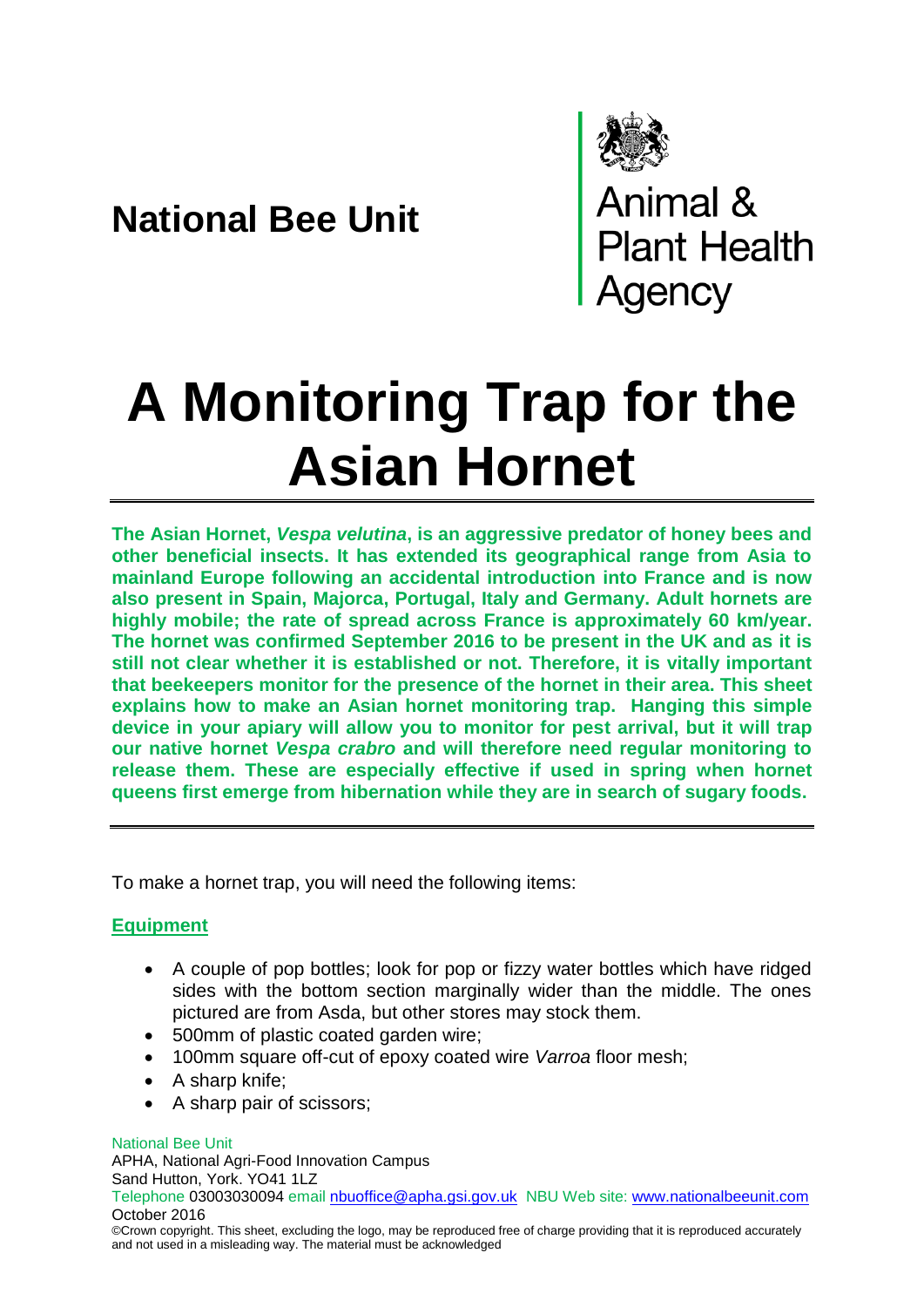- Stapler;
- Tin snips;
- A sheet of card:
- Thin black plastic or Correx (for the roof of the trap);
- 1x thin nail or hole punch for creating holes for the garden wire, and
- 1x 1/4 inch nail to create 5mm hole.

# **Method:**

Make an incision with a sharp knife and cut each side of the lower ridge with scissors – this will give a sleeve effect with the middle of the bottle allowing it to freely slide into the bottom part.



Also cut around the neck of the bottle just above the bottom of the shoulder – this will make a funnel when inverted and can be fixed into place with a few staples. The cap of the bottle should be removed.



Cut a circle of card which fits snugly inside the lower section of the bottle and place this over the square of mesh. Cut in from each side on the corners of the mesh to just inside the card circle to leave a 10 to 12 mm tab and then cut along the edge of the card as shown. Bend the tabs up so that the mesh fits inside the bottle bottom

#### National Bee Unit

APHA, National Agri-Food Innovation Campus Sand Hutton, York. YO41 1LZ Telephone 03003030094 email [nbuoffice@apha.gsi.gov.uk](mailto:nbuoffice@apha.gsi.gov.uk) NBU Web site: [www.nationalbeeunit.com](http://www.nationalbeeunit.com/) October 2016 ©Crown copyright. This sheet, excluding the logo, may be reproduced free of charge providing that it is reproduced accurately

and not used in a misleading way. The material must be acknowledged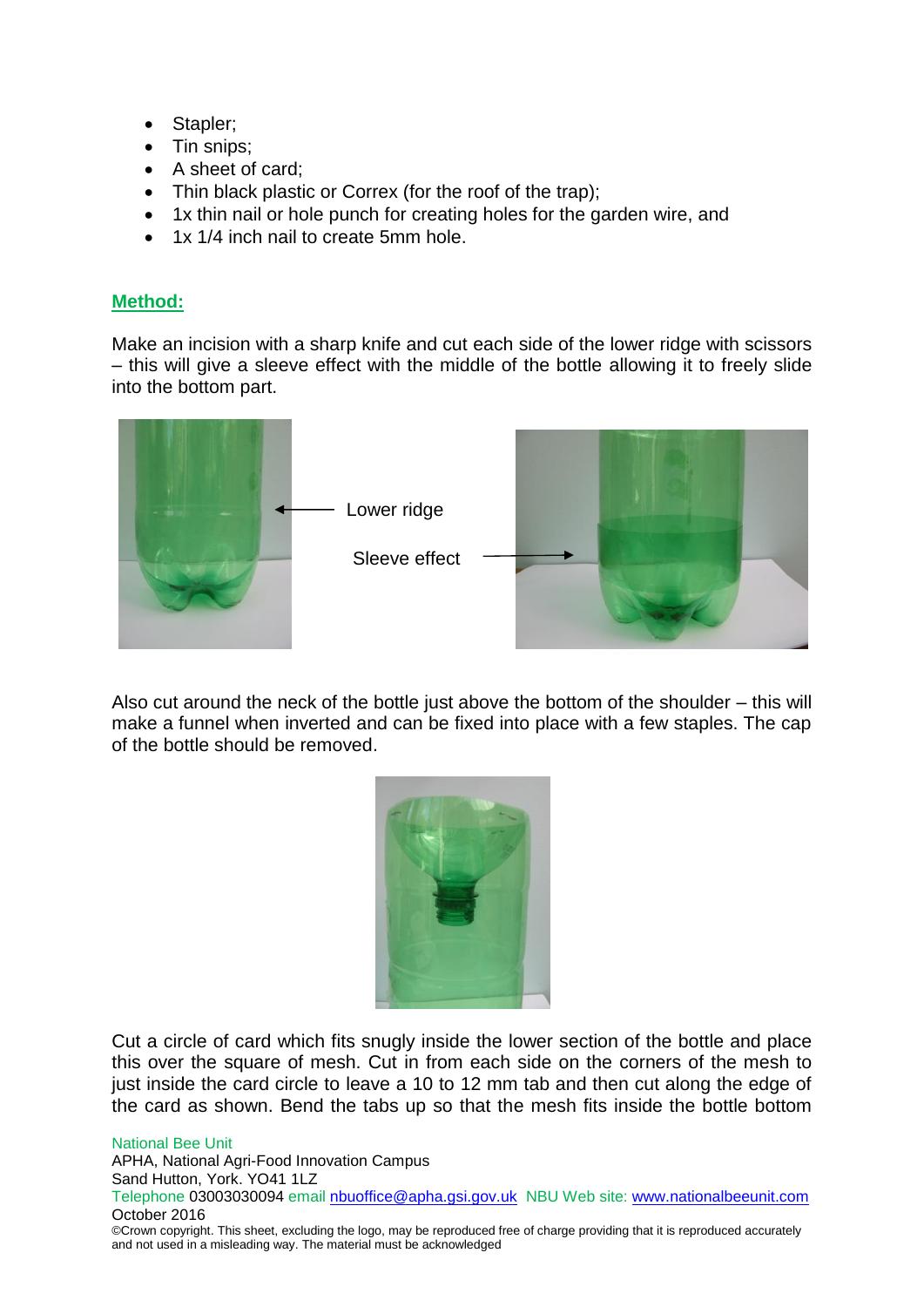then fold over the top 5mm section to create a retaining clip to hold the mesh in place. The mesh is used as a platform or barrier to prevent hornets from gaining access and drowning in the bait placed underneath it.





With the middle section of the bottle held firmly onto the mesh tray make a hole at each side through the overlapping layers of plastic with a small hot nail. Push a 140mm length of garden wire right through – this will hold the two sections firmly in place. Now make two more diametrically opposite holes with a larger nail (a 4 inch nail will give holes about 5mm diameter). Gently separate the bottle sections and twist by about 1.5 cm and push the small heated nail back through the hole in the outer bottle section so that there is now a second retaining hole in the inner section. When the holding wire is in this position the two larger holes are off-set, closing the 5mm 'escape' holes (to prevent smaller insects using these as alternative entrance holes).

National Bee Unit APHA, National Agri-Food Innovation Campus Sand Hutton, York. YO41 1LZ Telephone 03003030094 email [nbuoffice@apha.gsi.gov.uk](mailto:nbuoffice@apha.gsi.gov.uk) NBU Web site: [www.nationalbeeunit.com](http://www.nationalbeeunit.com/) October 2016 ©Crown copyright. This sheet, excluding the logo, may be reproduced free of charge providing that it is reproduced accurately and not used in a misleading way. The material must be acknowledged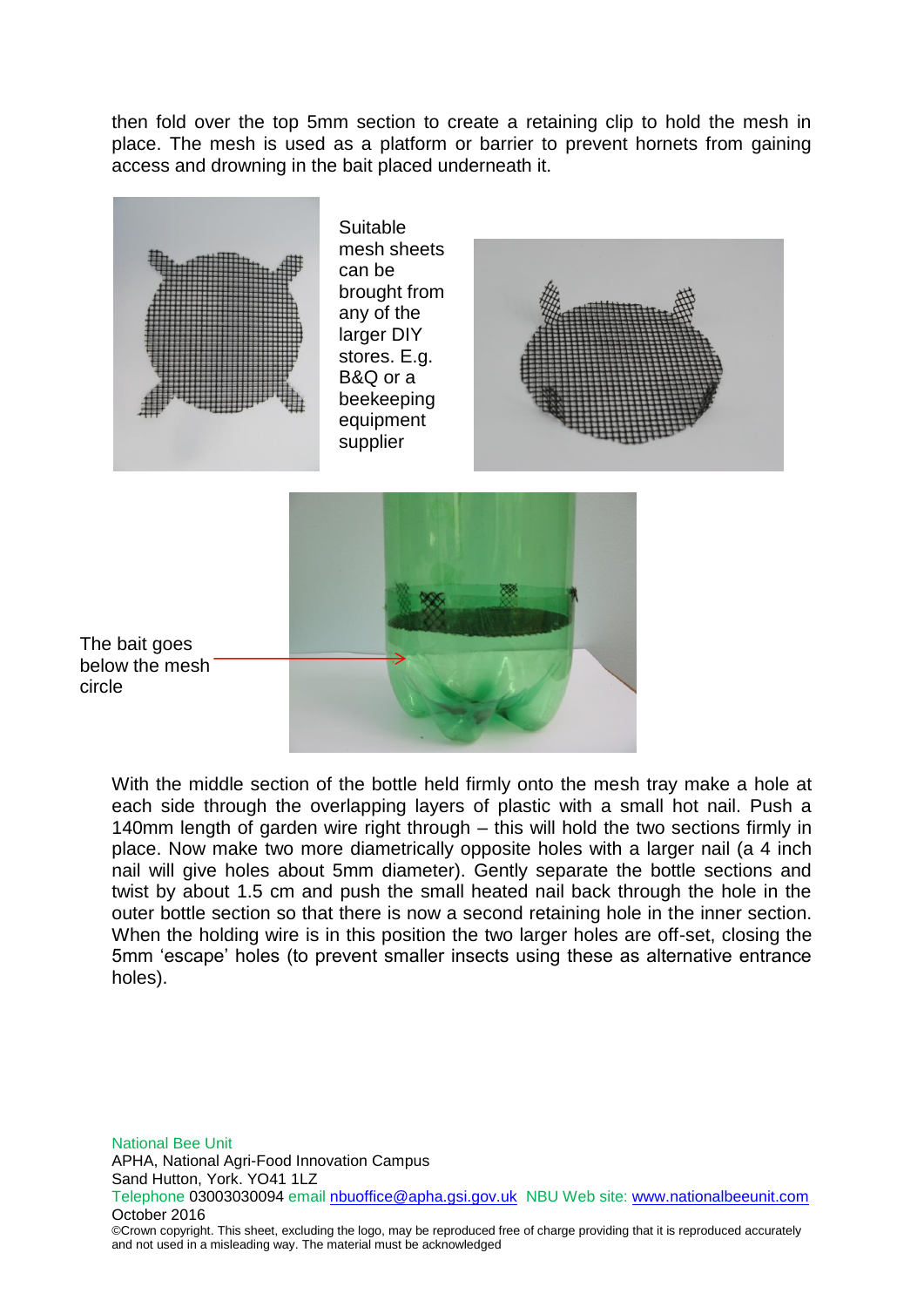

Escape open Escape closed

Cut 3 x 150 mm lengths of garden wire and a large enough rectangle to act as a roof for the trap from the black Correx. Thread two lengths of the garden wire through the black Correx, roughly Xmm apart and bend the wire so that the sheet makes a roof shape. Hook each end of the wire through holes made in the top of the trap to act as an umbrella against rain. The third length of wire is hooked through holes made in the top of the black roof to make a hanger for the completed trap.



# **When to hang out traps?**

Reports from France suggest that in areas where spring trapping has been used, subsequent numbers of Asian hornet nests are reduced by as much as 90% (2 or 3 nests in trapping areas versus >70 nests where no traps have been hung). Monitoring should begin in spring when the queen hornet emerges from its winter period of dormancy in search of food for her and her larvae after constructing its

National Bee Unit

APHA, National Agri-Food Innovation Campus

Sand Hutton, York. YO41 1LZ

Telephone 03003030094 email [nbuoffice@apha.gsi.gov.uk](mailto:nbuoffice@apha.gsi.gov.uk) NBU Web site: [www.nationalbeeunit.com](http://www.nationalbeeunit.com/) October 2016

©Crown copyright. This sheet, excluding the logo, may be reproduced free of charge providing that it is reproduced accurately and not used in a misleading way. The material must be acknowledged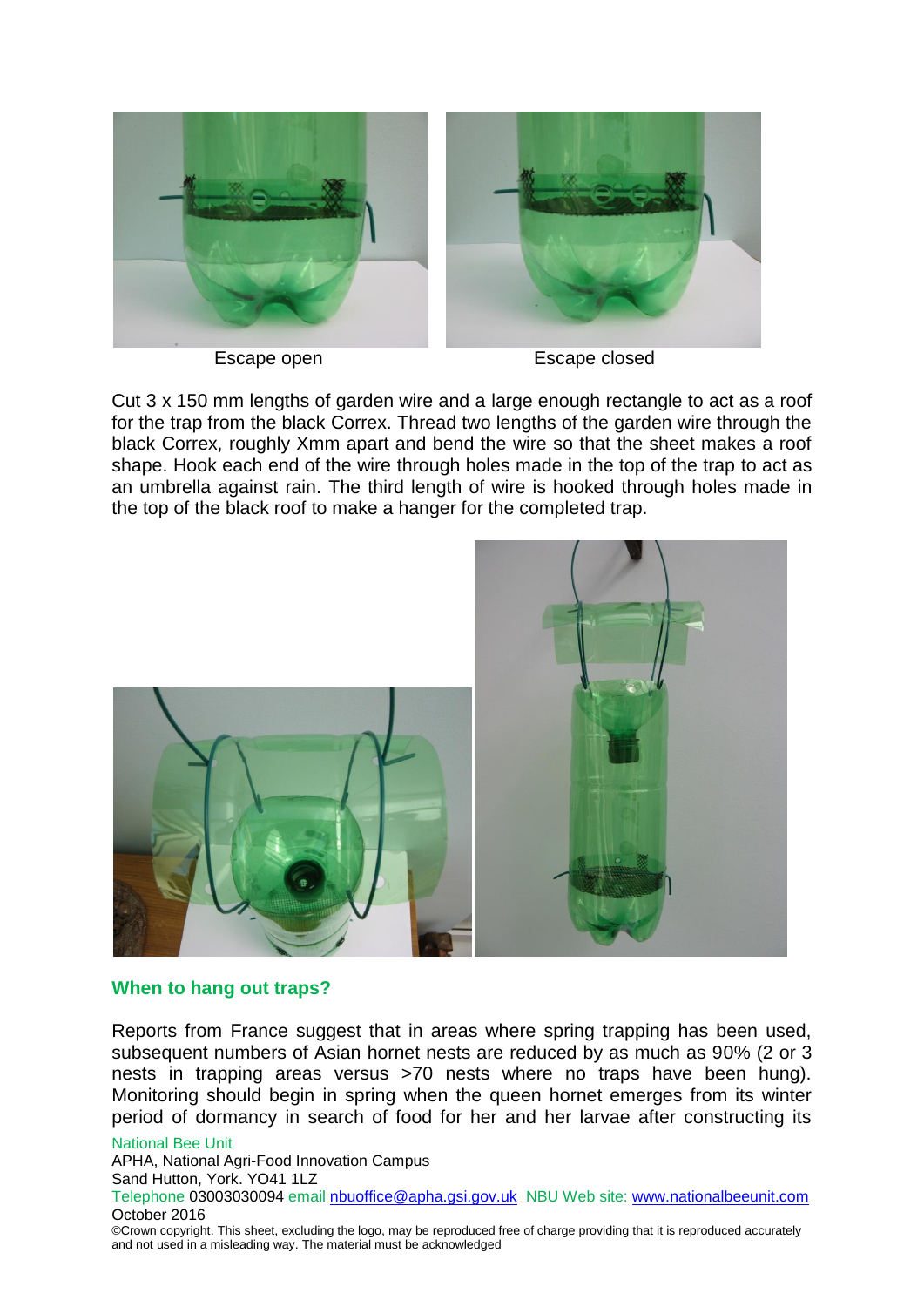small cup-shaped nest. Weather conditions allowing for foraging activities and founder nest establishment will vary but typically, this will probably between late February and March; however this could be later or even earlier due to erratic behaviours in regional climatic conditions. Adult hornets will be on the wing throughout the beekeeping season, so trapping will still have an effect on hornet numbers right into the autumn.

During the period from August to November the demand for food is greater as the amount of forage begins to decrease. Hornets will begin predating on honey bee colonies during this period and therefore, hanging out traps will be a useful way of reducing the stress on an apiary. Traps will need to be regularly changed as they can become full very quickly where high predation of an apiary is experienced. In the autumn, it is a good idea to hang traps near favourable hibernation sites, such as wood piles, stones, tiles etc.

# **What bait should I use?**

At the end of hibernation emergent hornets have a raised energy requirement and show a preference for sweet foods. In early spring such food resources are comparatively rare in the environment, so this means that sweet baits are highly attractive for the first captures of Asian hornet queens. French beekeepers often use a mixture of dark beer, a Dark beer, mixed with 25ml of strawberry syrup and 25ml of orange liqueur.

At the height of the beekeeping season, when predatory worker hornets are seeking high protein foods, consider adding raw meat or fish to the bait mixture. In the field we have also found that a protein bait of mashed fish e.g. prawns or trout, diluted to 25% has also proven effective. However, if you use protein baits, it will need changing after 3 days due to the unpleasant aroma. This type of bait may not be as effective from winter and through to spring because when queens emerge from hibernation their preference is for sugary baits. Therefore this type of bait should only be used in the summer when the nest workers are after protein to feed the larvae. Additionally, you can also buy proprietary brands of hornet (wasp) trap bait from many garden centres and DIY stores.

## **Where should I hang traps?**

Traps should be hung in sunny areas, avoiding deep shade where hornets are unlikely to forage. Traps can be hung in trees and on hive stands, in and around affected apiaries, at the height of a person.

## **How to empty the trap**

Before you empty a homemade trap of the design described above, you will need to have with you a transparent plastic bag and a square of thick cloth such as a tea towel. To empty your homemade trap, remove the plastic funnel and quickly place the plastic bag over the open capture chamber. Wrap the cloth around the body of the trap. Any live insects present in the capture chamber will then migrate up towards the light. Any specimens of Asian hornet should be immediately killed, but try to maintain it sufficiently intact to allow expert identification. How to report

National Bee Unit

APHA, National Agri-Food Innovation Campus Sand Hutton, York. YO41 1LZ

Telephone 03003030094 email [nbuoffice@apha.gsi.gov.uk](mailto:nbuoffice@apha.gsi.gov.uk) NBU Web site: [www.nationalbeeunit.com](http://www.nationalbeeunit.com/) October 2016

<sup>©</sup>Crown copyright. This sheet, excluding the logo, may be reproduced free of charge providing that it is reproduced accurately and not used in a misleading way. The material must be acknowledged